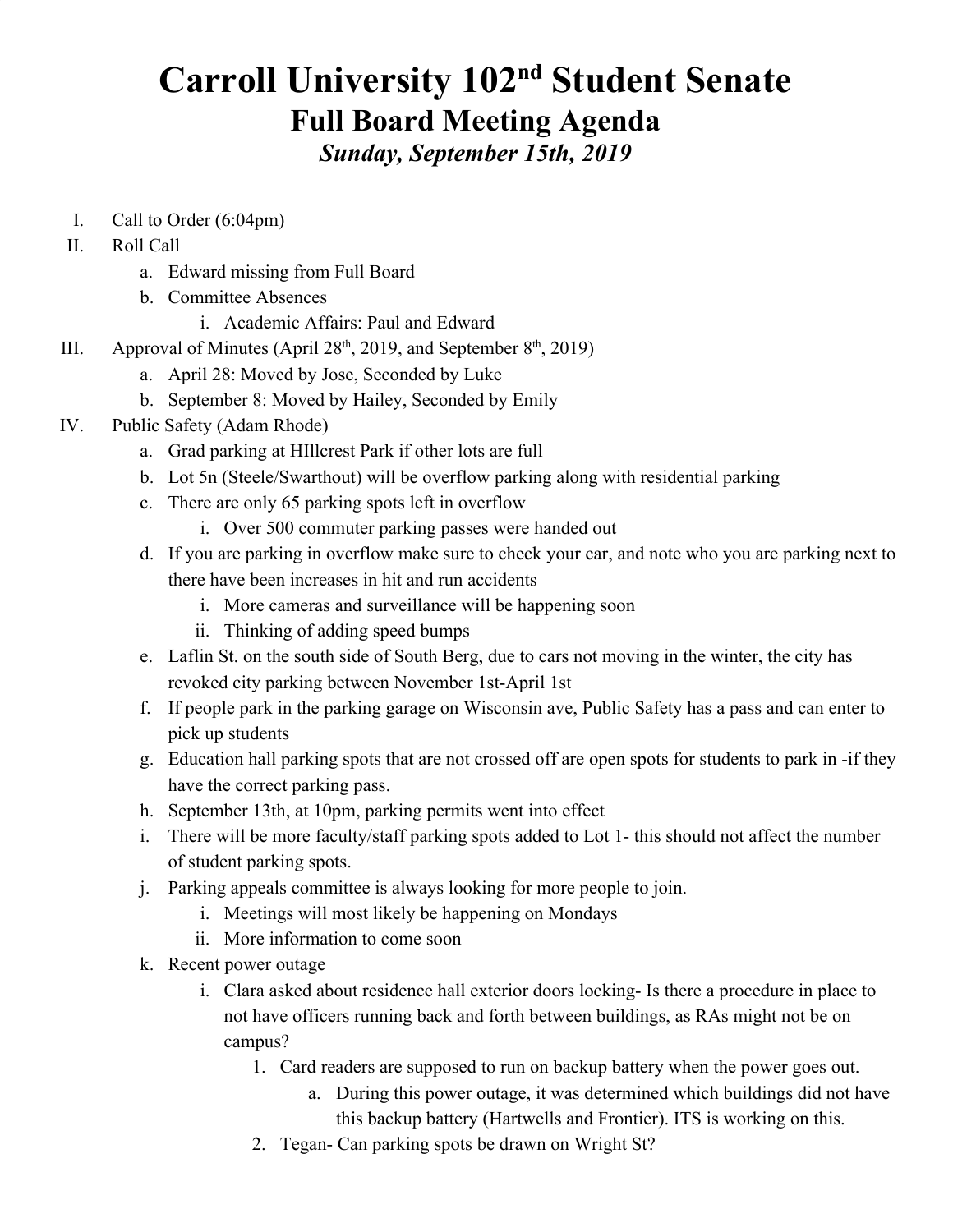a. Adam doesn't think that the street is wide enough to mark parking spots. It can be a question asked of the city.

## V. Advisor Reports

- a. EB
	- i. Lower level of the Campus Center
		- 1. The old bookstore along with the Ratzow room is proposed to be converted to a lounge space for students with seating and entertainment center
			- a. The ultimate goal is to remove the dividing wall in the PIT
			- b. The name of the space is Pete's Den
			- c. Will most likely be asking for input for what the space should look like
			- d. This was funded by Student Senate

## b. Dr. Stickles

i. Unable to attend due to illness.

## VI. Officer Reports

- a. President's Report
	- i. Strategic Plan
		- 1. President Gnadginer will be attending our next meeting to give a presentation on the next two years of the Master plan
			- a. Dress professionally, according to stipulations outlined in the Dress Code
	- ii. Skills Accelerator
		- 1. Casey sent an email to senators previously about meeting times
			- a. He only received one response, and asked if anyone was able to make this. No one was able to, so he will reach back out to the committee to try and find a different day of the week.
	- iii. Request for Funding Report
		- 1. Casey asked if there were any questions on the handout from last week. No questions.
	- iv. Tabling
		- 1. Casey asked to see if anyone is available to table for elections
			- a. Hailey to send out a google doc for people to sign up for tabling times

#### b. Vice-President's Report

- i. Elections
	- 1. Packets are due on September 20th
		- a. Elections will be September 25-27th
	- 2. We have not received any applications thus far
		- a. Emily will be sending out an email reminder
	- 3. Margaret has resigned, so we have 6 seats available for full board
- ii. Senate Constitution Reminder
	- 1. "Once the meeting has met the one hour and fifty-minute mark, the meeting will continue as necessary by attendance will be optional."
- c. Treasurer's Report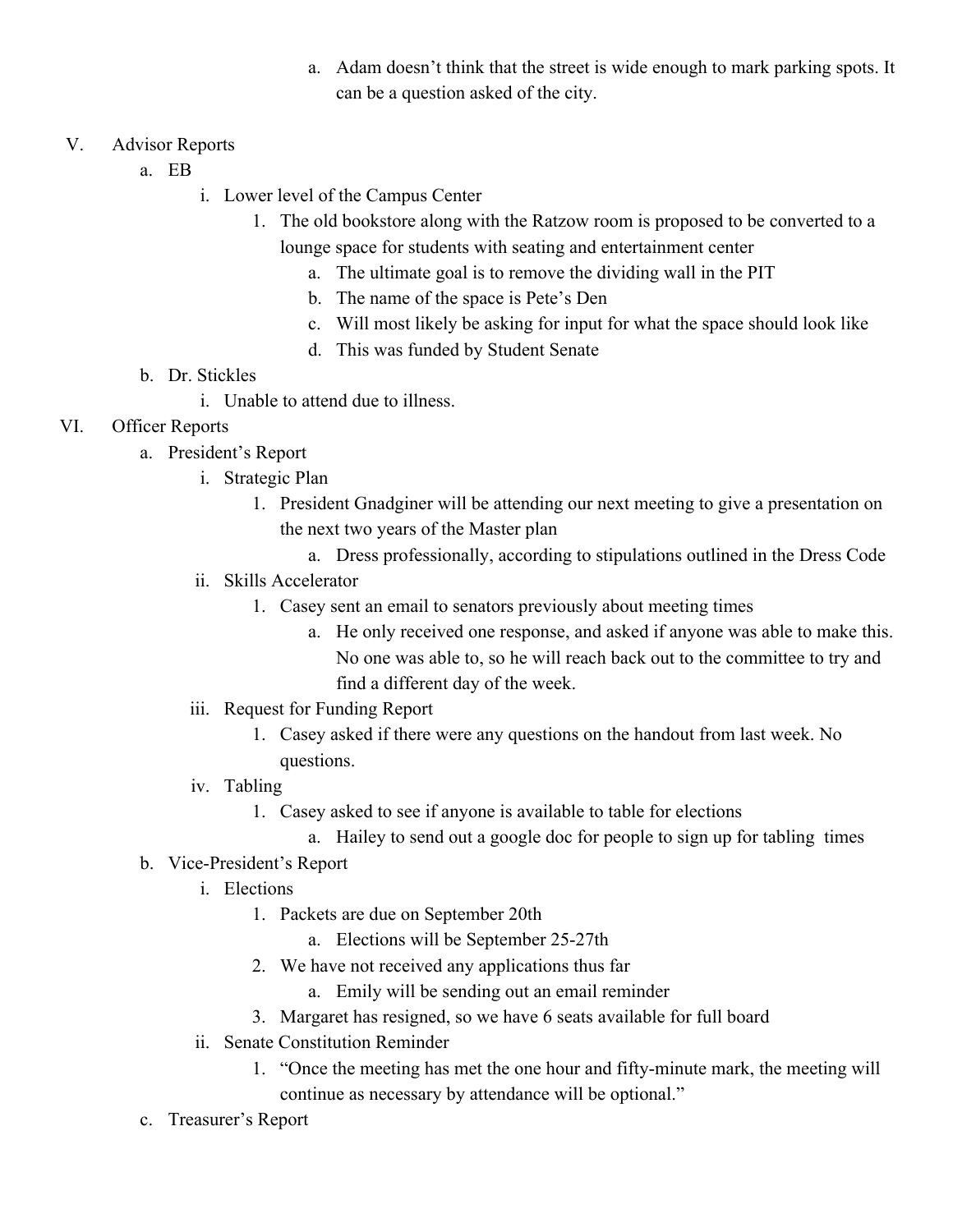- i. About \$120,000 has yet to roll over, we should have the money by the end of September or the beginning of October
- VII. Campus Committee Reports
	- a. Governance Committees
		- i. Standing Academic Committee
			- 1. ASC Paul
			- *Wednesdays at 4:00pm*
				- 2. GCCEC Kira *Thursdays at 4:00pm*
		- ii. Standing Institutional Committee
			- 1. Planning and Budget Committee Sarah, Jason, Luke
		- iii. Judicial Committee
			- 1. Student/Faculty Ethics Committee Josh Williams, Hailey Von Dross, Jose Abreu
	- b. Other Committees
		- i. Reservations Advisory Committee Isaac, Michael *Twice a semester Tuesday at 1:00pm*
		- ii. Bookstore Advisory Committee Clara, Paul, Hannah *Twice a semester Wednesday at 11:00am*
		- iii. Campus Services Advisory Committee Michael *Twice a semester Thursday at 10:00am*
		- iv. Dining Services Advisory Committee Rob, Jose, Kyle *Twice a semester Wednesday at 12:00pm*
		- v. Parking Appeals Committee Ed, Rob, Sarah
	- c. College Departments
		- i. Arts and Sciences Jason, Kira *First Monday of the month at 4:00pm*
		- ii. Business Keegan *First Monday of the month at 4:00pm*
		- iii. Health Sciences Hannah *First Monday of the month at 4:00pm*

# VIII. Standing Committee Reports

- a. Senate Affairs
	- i. Six people have signed up to volunteer on September 21st for Pioneers Volunteer Day
		- 1. If you are interested, refer to the email Hailey sent with instructions on how to sign up
	- ii. Hailey is working on Senate Apparel and bonding
	- iii. If you are interested in being a mentor to a new senator this year, please let Hailey know ASAP
- b. Academic Affairs
	- i. Hannah will have a meeting with the Provost this coming Wednesday
		- 1. Is there anything that we would like her to bring up at this meeting?
			- a. Adjunct professor turnover
			- b. Differences in difficulty for class sections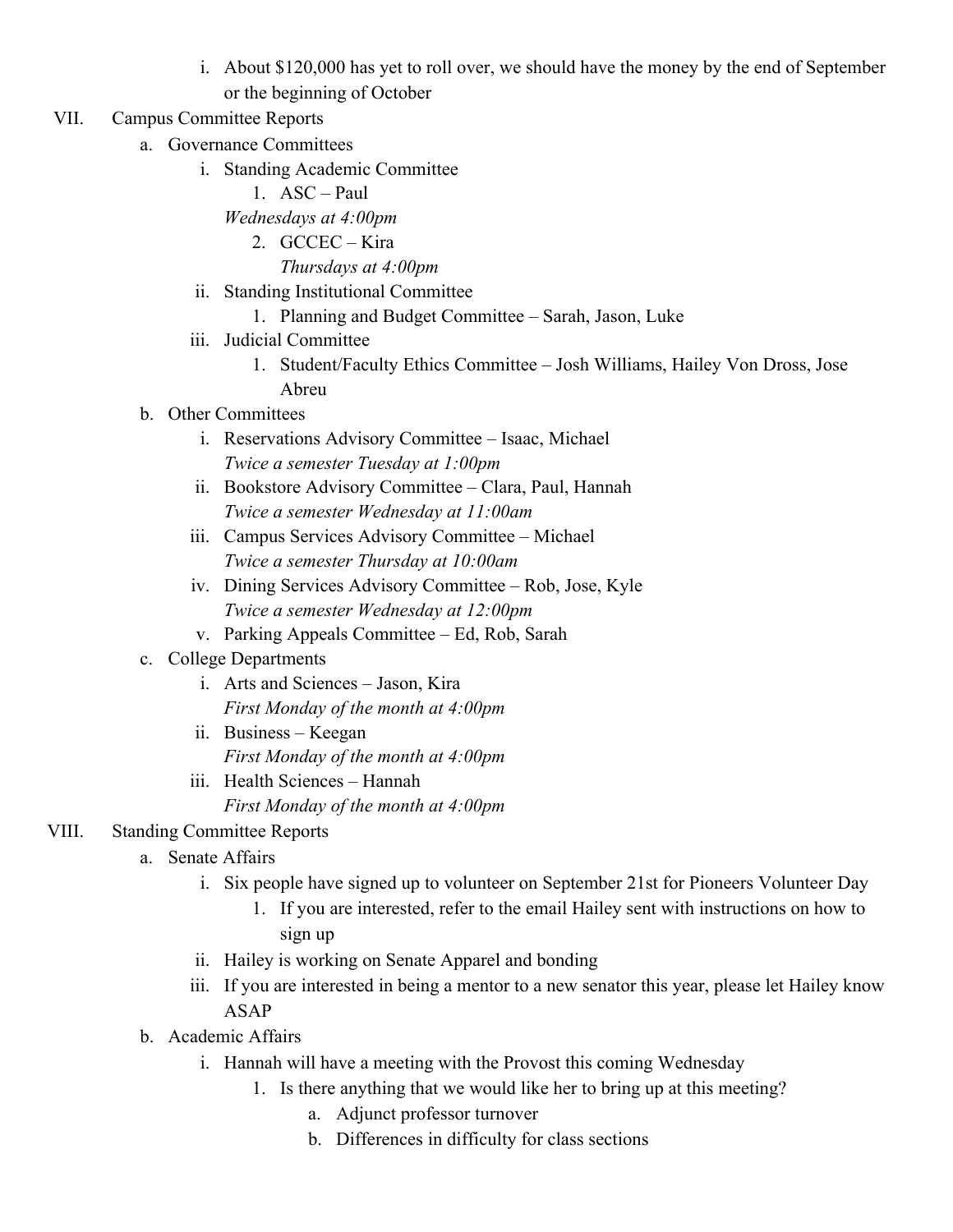- c. Professors putting in incorrect books or access codes
- d. Professors utilizing canvas
- e. Student concern from concern box: Concert choir should be two credits for the amount of time that students spend there
- f. Emily: Could the Provost be a potential Are You Smarter Than a Pioneer participant?
- g. Tegan- Can we discuss interaction the Provost has with students? Not many people know who he is…
	- i. Michael- He has coffee in the PIT for students. He had a meeting with the Peer Advisors. Maybe this isn't advertised enough?
- h. What would he like his involvement with Senate to be?
- c. Student Affairs
	- i. Kira reached out to Matt Sirinek about water filters in Res Halls, and hasn't received a response yet. Clara saw a water filter in North Berg, and thus assumes that water filters are being installed
	- ii. Talked about the feedback box
		- 1. Committee is working on creating a new, larger box
	- iii. Student Affairs is working on a calendar and job description for the Committee
	- iv. Feedback box
		- 1. Honors program should have more perks
			- a. Priority parking was suggested
			- b. Tegan- They have priority registration
				- i. Michael- As a peer advisor I can attest to the registration being a perk
			- c. Emily- There is enough contention about parking on campus, I do not think that our campus has this ability without mutiny
			- d. EB- Perks should be related to academics or the honors program
				- i. EB- This is an academic affairs issue. There is a new Honors director- Dr. Rondolino that we could reach out to
				- ii. There is also an Honors Council board of students that we could reach out to
		- 2. The housing requirement for three years
			- a. Student Affairs to reach out to Matt to ask about this and also to ask if he would be able to attend a meeting
		- 3. There was feedback that Senate does not really do anything and we do not listen to feedback
			- a. Could we post a story on social media every Monday that show what we talked about during Senate? The story would answer the questions we receive:
				- i. We could do a Q&A session on social media
				- ii. Perhaps asking for email addresses from students who submit concerns so that we can reach out directly to them with the answer to their question?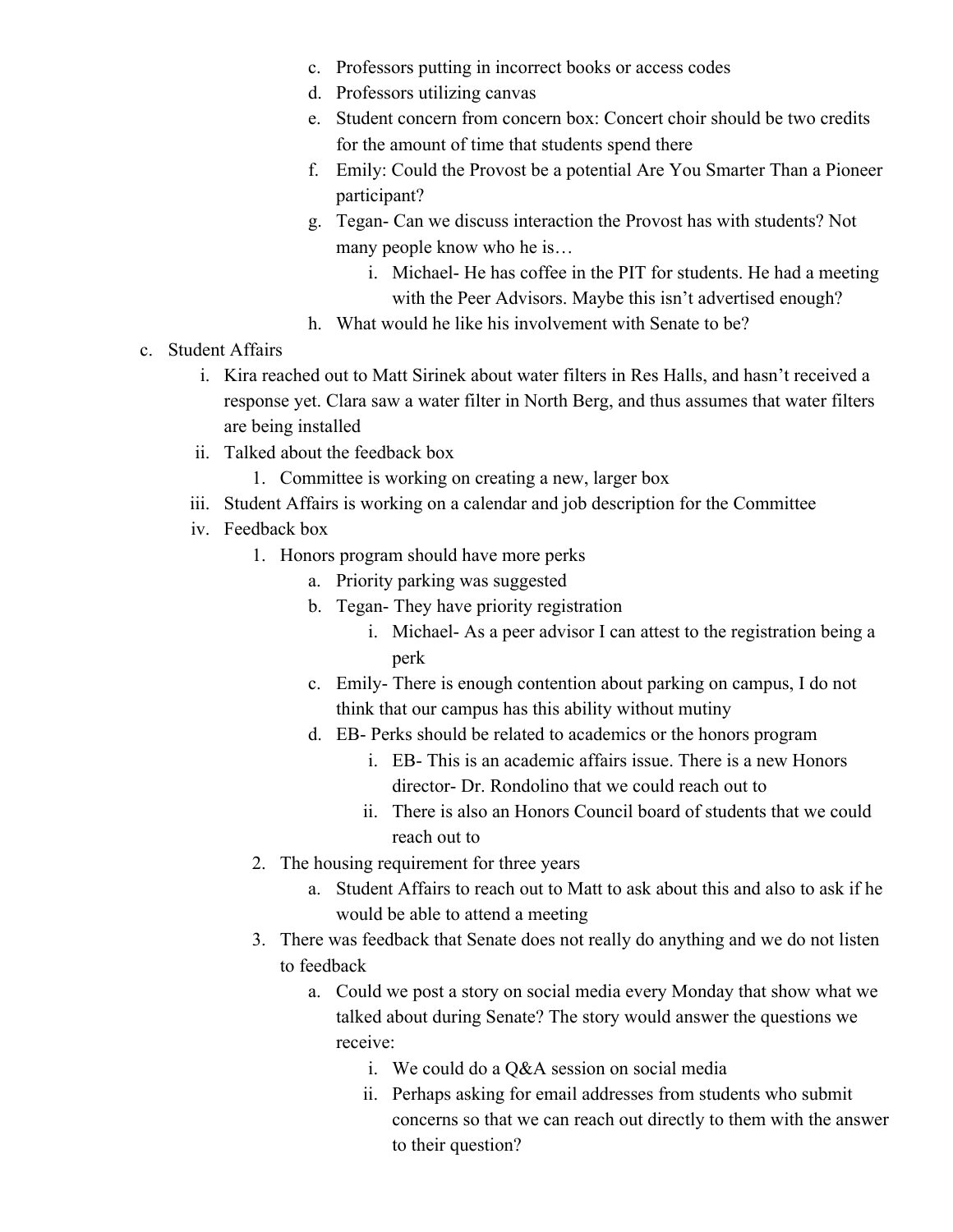- iii. Can we type up the questions and post the answers in the bulletin board? Or maybe post some of the answered questions next to the box?
	- 1. Michael volunteered to take on this responsibility each week, should we decided to run with it
	- 2. If there is not an answer we can list that there is a pending answer
- iv. Josh- Thinks it would be beneficial for a paragraph or two to be written each week about what Senate does?
	- 1. Hailey volunteered to type up these paragraphs, should we decide to run with it
- v. Clara- Students are also welcome to attend meetings
	- 1. Emily- should we have arrows up on campus on Sunday nights leading to the Boardroom?
	- 2. Tegan- Offer a free meal swipe to interact with the board?

## *Marketing to discuss these ideas week and update full board next week*

## d. Marketing

- i. Display case
	- 1. Will be updated ASAP.
	- 2. QR code posted for the elections?
- ii. Posting on social media about elections tonight
- iii. Adam contacted Megan to post about the grad center parking on our social media
	- 1. How do we feel about posting these public safety updates? Should we post each and everyone of these?
		- a. Hailey- there is a lot of contention about parking, these updates should be communicated at this time. Maybe through a story instead of a post?
		- b. Public Safety is not using their FaceBook, they need to be.
		- c. We can be sharing their posts, but we should NOT be creating social media content for them
			- i. Casey communicated that it has been hard for Public Safety to get social media accounts approved
				- 1. Students feel that they will get in trouble for posts that Public Safety sees
- iv. Marketing is doing throwback Thursdays bi-weekly
	- 1. Guess the Senator based on the picture
	- 2. Send your baby pictures to Marketing Committee
- e. Finance
- IX. Old Business
	- a. Photo Org Budget-\$1000
		- i. Photo Org's missing cameras are with Student Activities
			- 1. Has this been communicated to the Organization?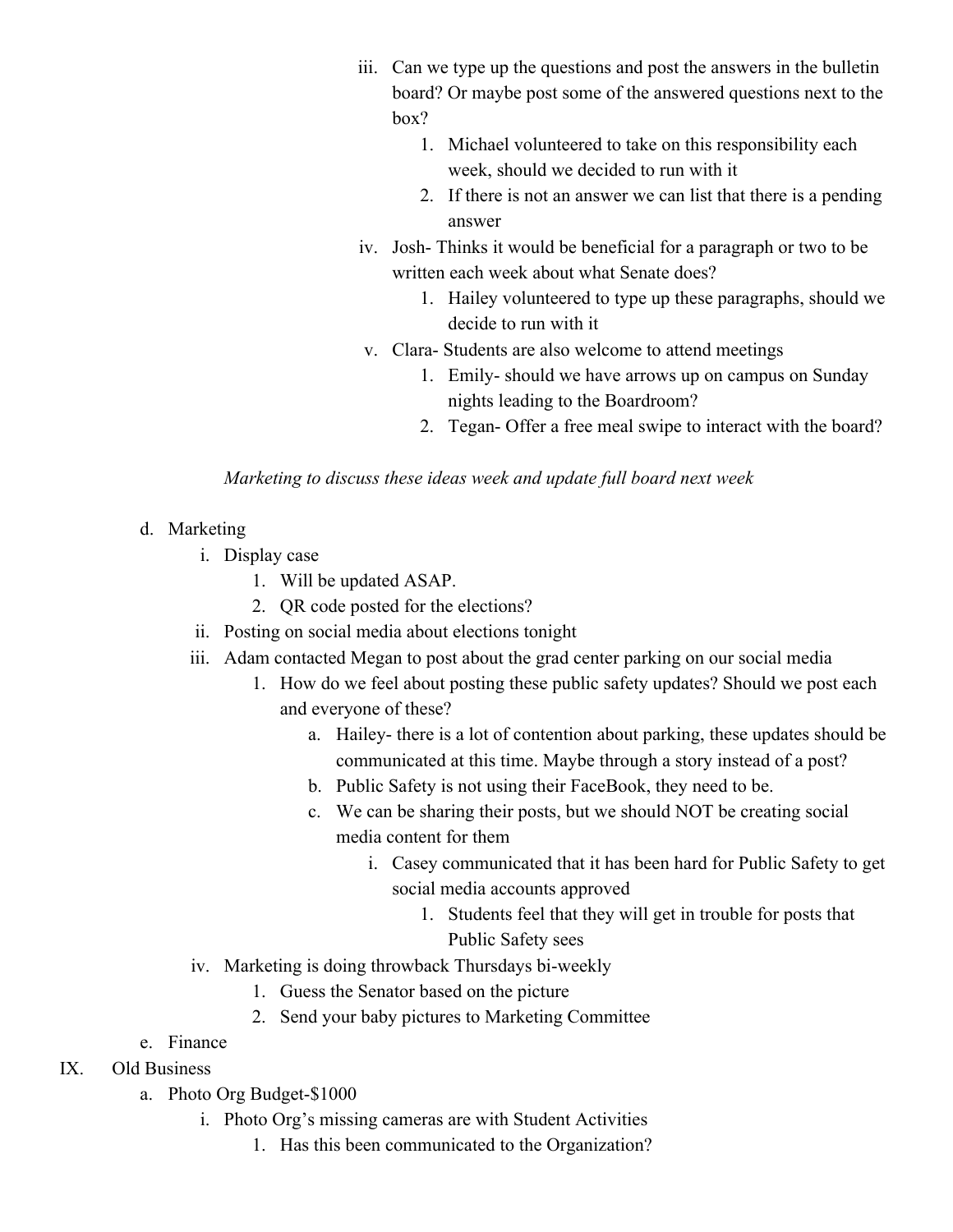- ii. A budget request form was not submitted.
	- 1. Motion to table until the request is received. APPROVED
- X. New Business
	- a. Lounge Creation Diversity Equity Inclusion- \$19,541
		- i. To be voted on next week
		- ii. Would like to revamp their lounge space
	- b. Portrait Project Gender Identity and Sexual Orientation Advocacy Committee- \$3,600
		- i. To be voted on next week
	- c. 2019 Civil 3D Workshop- \$256.95 APPROVED
		- i. Amended to fit allocation guidelines
	- d. Call Item
		- i. "To organize the governing document in an efficient manner."
			- 1. This would allow for changes to be made whenever, and would not be as tedious as an update to the constitution.
			- 2. Meeting Date and Times
			- 3. Rules and Regulations
			- 4. Dress Code
				- a. This document will need to be voted in by this years senators, as a document was not created and the dress code was not put into writing last year.
					- i. Amendment, "Violations will be administered by the Senate Affairs Chair. Appeals will be made to and decided by Senate Affairs." APPROVED
					- ii. Amendment, removal of the line stating that shoes must be closed-toed. APPROVED.
					- iii. Amendament, change dress code to be mandatory only when outside guests are present APPROVED
					- iv. Amendment, addition of khakis pants and shorts for males APPROVED
					- v. Amendment, number of violations before consequences APPROVED
						- 1. amended, and approved, dress code reads: "Senators are required to attend meetings in a dress code compliant with a business casual standard minimum, upon visitation from outside guest(s), with the exception of regular visitors, including Public Safety. This dress code will consist of collared shirts, button ups, knit shirts, polos, quarter zips, blazers, suits, blouses, dress pants, dress shirts, khaki pants, khaki shorts, jeans, and appropriate length skirts and dresses. Exclusions will include hats, clothing with cutouts, pants with rips, yoga pants, and sweatpants. Shoes cannot be sneakers or tennis shoes. Religious garments are always permissible. The first violation of the terms above will